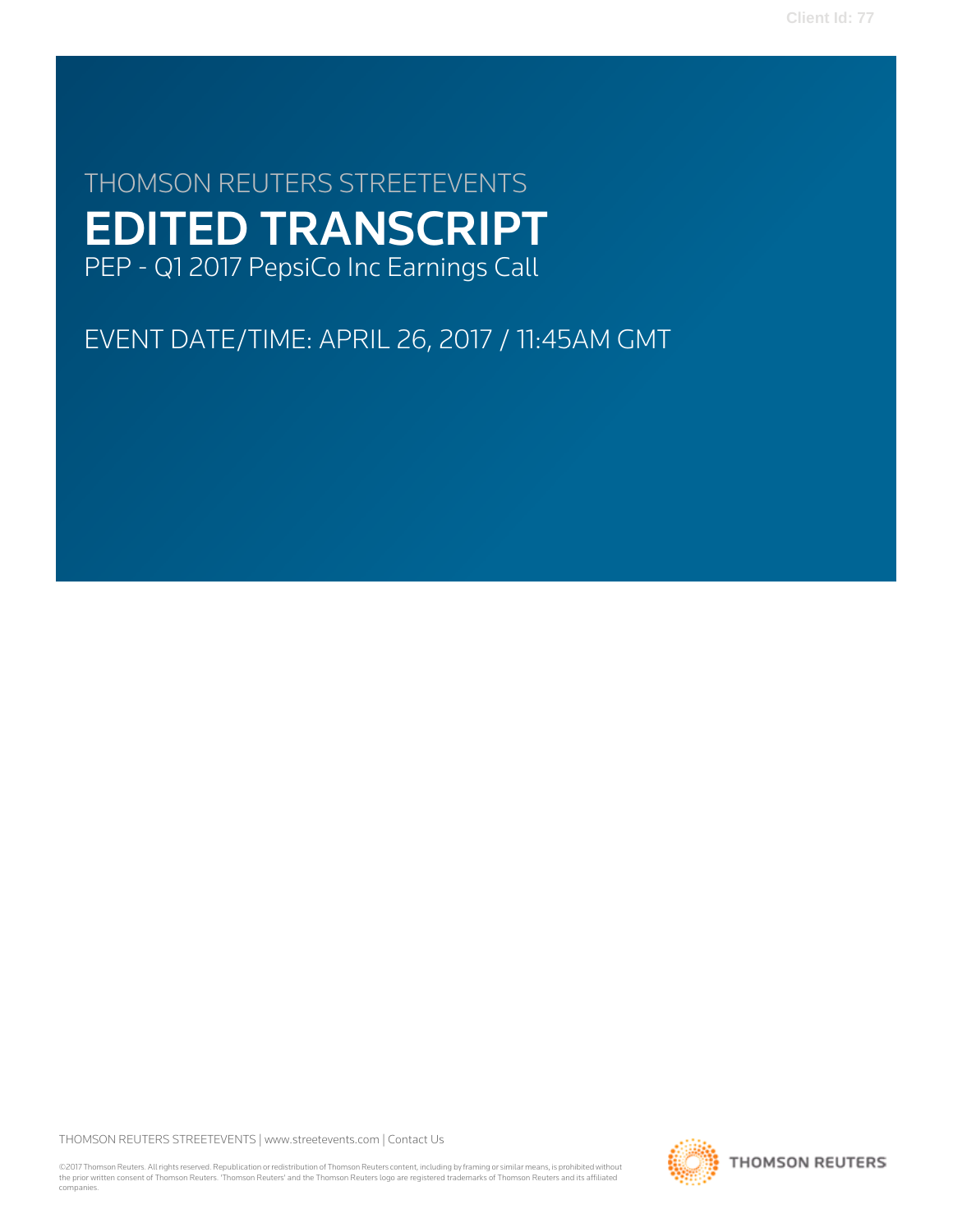## **CORPORATE PARTICIPANTS**

**[Hugh F. Johnston](#page-5-0)** Pepsico, Inc. - Vice Chairman, CFO and EVP **[Indra K. Nooyi](#page-2-0)** Pepsico, Inc. - Chairman and CEO **[Jamie Caulfield](#page-1-0)** Pepsico, Inc. - SVP of IR

# **CONFERENCE CALL PARTICIPANTS**

**[Ali Dibadj](#page-6-0)** Sanford C. Bernstein & Co., LLC., Research Division - SVP and Senior Analyst **[Andrea F. Teixeira](#page-8-0)** JP Morgan Chase & Co, Research Division - Senior Latin American Retail and Healthcare Analyst **[Bryan Douglass Spillane](#page-7-0)** BofA Merrill Lynch, Research Division - MD of Equity Research **[Dara Warren Mohsenian](#page-7-1)** Morgan Stanley, Research Division - MD **[Eunjoo Hong](#page-8-1)** Goldman Sachs Group Inc., Research Division - MD, Co-Head of the GIR Asian Professionals Network, and Senior Analyst **[Kevin Michael Grundy](#page-11-0)** Jefferies LLC, Research Division - SVP and Equity Analyst **[Lauren Rae Lieberman](#page-6-1)** Barclays PLC, Research Division - MD and Senior Research Analyst **[Laurent D. Grandet](#page-10-0)** Crédit Suisse AG, Research Division - United States Beverages Lead Analyst **[Robert Edward Ottenstein](#page-11-1)** Evercore ISI, Research Division - Senior MD, Head of Global Beverages Research and Fundamental Research Analyst **[Stephen Robert R. Powers](#page-9-0)** UBS Investment Bank, Research Division - Executive Director and Equity Research Analyst **[Vivien Nicole Azer](#page-10-1)** Cowen and Company, LLC, Research Division - MD and Senior Research Analyst

# **PRESENTATION**

#### **Operator**

Good morning, and welcome to PepsiCo's First Quarter 2017 Earnings Conference Call. (Operator Instructions) Today's call is being recorded and will be archived at www.pepsico.com.

<span id="page-1-0"></span>It is now my pleasure to introduce Mr. Jamie Caulfield, Senior Vice President of Investor Relations. Mr. Caulfield, you may begin.

#### **Jamie Caulfield** - Pepsico, Inc. - SVP of IR

Thank you, operator. With me today are Indra Nooyi, PepsiCo's Chairman and CEO; and Hugh Johnston, PepsiCo's CFO.

We'll lead off today's call with a review of our first quarter 2017 performance and full year outlook, and then we'll move on to Q&A. We're aware today is a particularly busy reporting day for the CPG sector, so we've kept our comments brief and intend to conclude the call by 8:30.

Before we begin, please take note of our cautionary statement. This conference call includes forward-looking statements including statements regarding 2017 guidance based on currently available information.

Forward-looking statements inherently involve risks and uncertainties that could cause our actual results to differ materially from those predicted in such forward-looking statements. Statements made on this conference call should be considered together with cautionary statements and other information contained in today's earnings release and in our most recent periodic reports filed with the SEC.

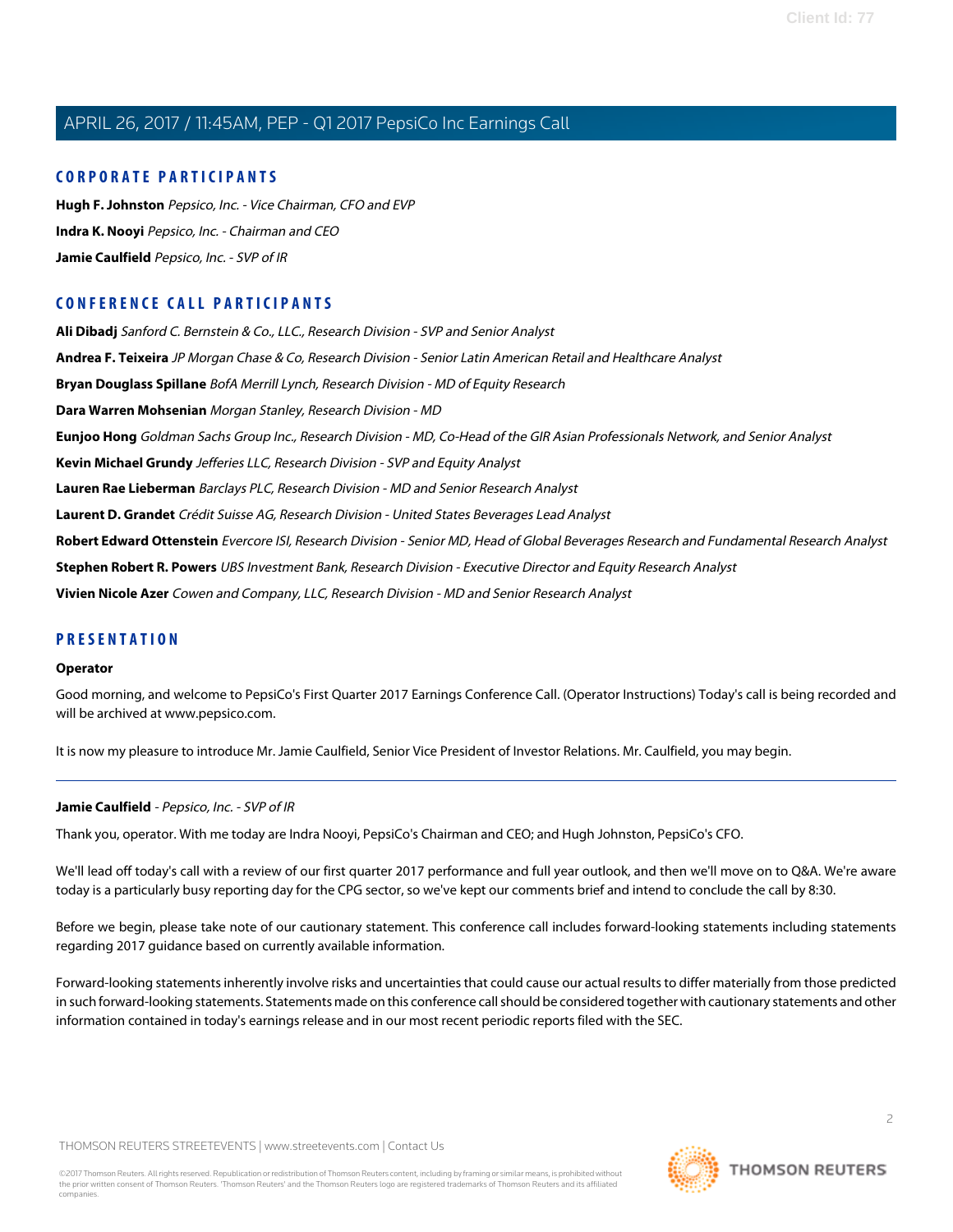Unless otherwise indicated, all references to EPS and operating profit growth are on a core constant currency basis. All references to free cash flow exclude certain items. In addition, references to organic revenue results in this call exclude the impacts of acquisitions and divestitures, structural changes and foreign exchange translation.

To find disclosures and reconciliations of non-GAAP measures that we use when discussing PepsiCo's financial results, you should refer to the glossary and other attachments to this morning's earnings release and to the Investors section of PepsiCo's website under the Events and Presentations tab.

<span id="page-2-0"></span>And now it's my pleasure to introduce Indra Nooyi.

## **Indra K. Nooyi** - Pepsico, Inc. - Chairman and CEO

Thank you, Jamie. I'm pleased to report that we're on track to meet our 2017 financial goals with first quarter operating results right in line with our expectations.

Organic revenue was up 2% globally. We delivered positive volume growth in both global snacks and global beverages along with positive net price realization, and core constant currency EPS grew 7%. And despite the macro volatility and weak currencies in many of our key overseas markets, which impacted our reported results, our organic revenue growth was driven by our developing and emerging markets businesses with mid-single-digit organic revenue gains.

We are particularly encouraged by the broad-based gains we saw in our 2 largest developing and emerging markets, Mexico and Russia, where growth across snacks, beverages and dairy led to high single-digit organic revenue growth in each of these important markets. And in the developed markets, we grew organic revenue 1% led by solid performance of Frito-Lay North America and North American Beverages. And we delivered this performance despite facing a few headwinds including the timing of the New Year holiday, which fell into the 53rd week of our 2016 fiscal year; a later Easter this year; and the delay of U.S. income tax refunds that dampened Q1 consumer spending across virtually every consumer category.

With Q1 coming in line with our expectations, we remain confident in the full year 2017 outlook we shared with you last quarter, namely, organic revenue growth of at least 3% and core constant currency EPS growth of 8%.

We are the proud of strength and consistency of our performance over the years, and we expect 2017 to be yet another strong year of achievement.

As I wrote in my annual letter to shareholders, our performance has been enabled, in large part, by our anticipation of and response to far-reaching demographic, environmental and societal shifts. For more than decade, it has been clear to us that if we wanted to make our future as bright as our past, we needed to transform our company in a number of critical ways. With changing consumer preferences reflecting a growing shift toward healthier lifestyles, we needed to continue to transform our portfolio to offer more nutritious products. With increasing strains on natural resources and the increasing importance governments were placing on protecting our planet, we needed transform our operations to limit our environmental footprint. And with changing attitudes, values and demographics in the workplace especially as millennials enter the workforce in large numbers. We needed to transform our workplace and our culture to make sure we were meeting the evolving expectations of a new generation of associates.

The urgency of responding to these shifts is what gave rise to the approach we call Performance with Purpose. From the start, Performance with Purpose has been more than a slogan, it's been an overarching vision guiding every aspect of our business. It's about building a healthier future for all of our stakeholders.

Of course, this begins with generating healthy financial returns for our owners, but that's just the table stakes. Our challenge is to deliver them consistently and sustainably year-after-year, and the way we are doing this is by continuing to transform in 5 areas: first, making healthier foods and beverages for our consumers. To meet the evolving needs of our consumers around the world, we are shifting our portfolio to a wider range of what we call, first, Everyday Nutrition products, which are products with positive nutrients like grains, fruits and vegetables or protein plus those that are naturally nutritious like water and unsweetened tea; and two, what we call Guilt-Free products, which include the Everyday Nutrition products plus beverages with 70 calories or less from added sugar per 12-ounce serving and snacks with low levels of sodium and saturated fat.

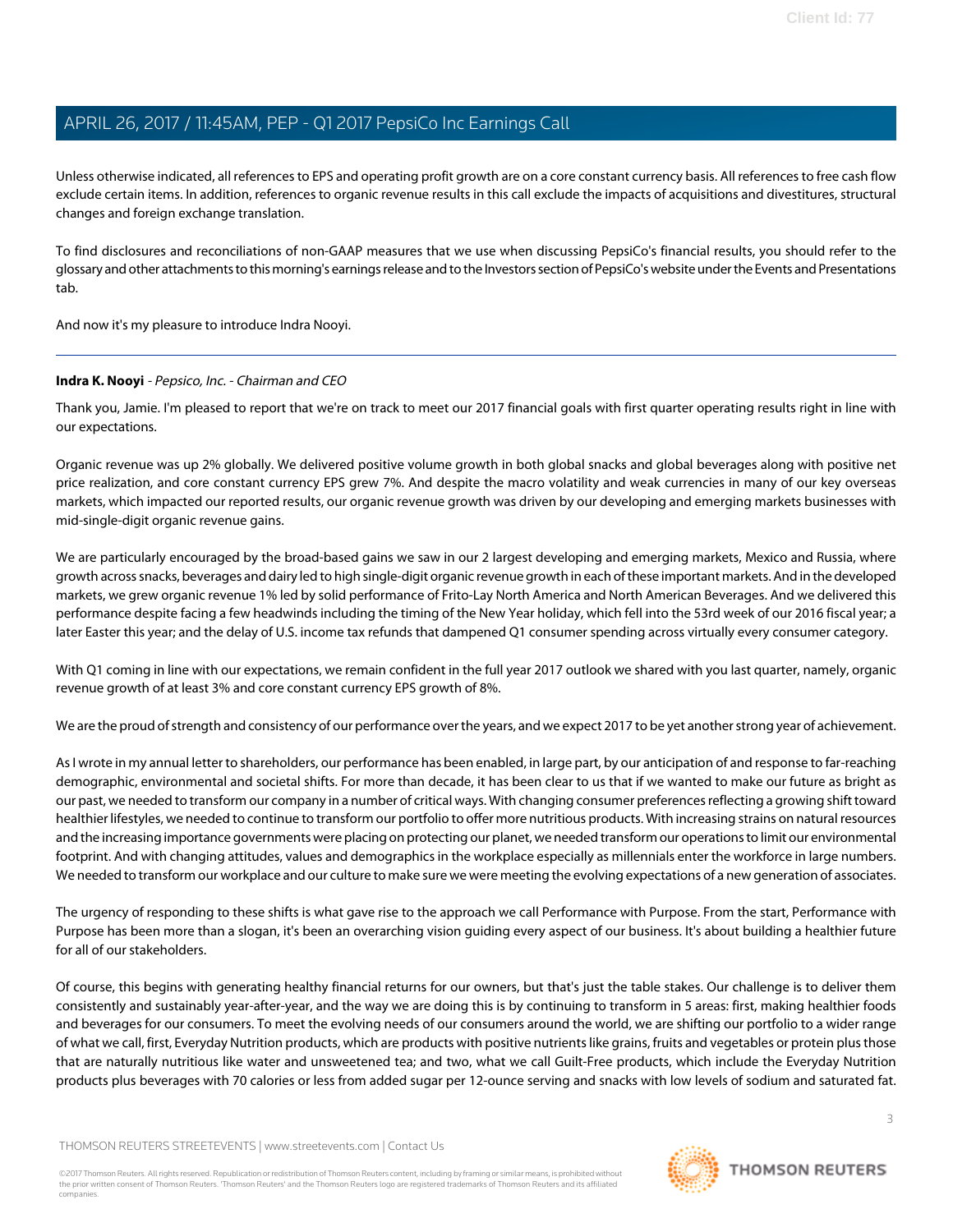As a result, today more than 45% of our net revenue is derived from Guilt-Free products, and our Everyday Nutrition portfolio is growing faster than the balance of the portfolio. This transformation has been enabled by a series of critical investments in R&D that are paving the way for new flavors and sweeteners as well as ingredients and recipes. And we're also investing in advanced manufacturing technologies like our proprietary frying innovation that can reduce the amount of fat in potato chips by 20%.

You see our commitment to our product transformation in our recent innovation around the globe. For example, in North America, we just launched LIFEWTR, a premium bottled water pH balanced with electrolytes for added taste. The brand fuses creativity with design to serve as a source of inspiration by featuring the works of some of today's top visual artists on the package.

We also launched Lemon Lemon. It's a sparkling lemonade, a modern take on an old tradition with bubbles, lemon juice and a touch of sweeteners with just 70 calories per 12-ounce serving.

We launched IZZE FUSIONS, a next-generation sparkling beverage modernized with unique flavors and just 60 calories per 12-ounce serving.

And we're expanding the lineup of our highly successful Smartfood Delight popcorn that contains just 35 calories per cup. It's made with air-popped 100% whole grain popcorn; contains no artificial colors, flavors or preservatives; and offers gluten-free and non-GMO Project Verified varieties.

In Brazil, we're launching new Quaker fruit bars made with oats and real fruit. Quaker fruit bars are just 60 calories per serving, have no added sugar, has 0 trans fats and are a source of fiber and vitamin C.

In Russia, our J7 whole fruit line containing 100% fruit juice and nectars with a fiber of a whole fruit hit the market earlier this year.

In Mexico, we're expanding our global Sunbites franchise through the launch of 3 product forms: multigrain chips, popcorn and plantains.

And in the U.K., we launched Quaker Super Goodness in 2 forms, SuperGrains and Super Fruits, both made with 100% whole grain oats with beta-glucan, which has been shown to lower blood cholesterol levels.

And we believe there is much more room to grow in the space. For example, working with our retail partners, Quaker Foods North America has the opportunity to return to growth by leveraging one of the most beloved nutrition brands to renew excitement in the center of the store through innovative merchandising.

The second area is generating healthy growth for our retail and foodservice partners. As a result of all the investments we have made to position ourselves for success over the long term, from anticipating consumer trends to building a robust innovation pipeline to transforming our product portfolio to meet consumer's needs, we are delivering top-tier growth for our retailers.

For the third consecutive year, PepsiCo was the largest contributor to branded retail food and beverage sales growth in U.S. In fact, in 2016, we generated more retail sales growth than all other \$5 billion-plus food and beverage manufacturers combined.

We are driving growth by leveraging our global scale and driving excellent local in-market execution. For example, in 2016, we placed with our retail partners more than 250,000 single-serve displays dedicated to our fastest-growing brand with our best innovation, driving growth in single-serve beverages for our retail partners and us.

By implementing the GES model pioneered by Frito-Lay, our North America Beverage unit is improving order accuracy, reducing order stocks and driving even greater levels of in-store service. To drive growth with our foodservice partners, in just 1 year, we placed 20,000 Hello Goodness-branded vending units that offer consumers access to foods and beverages from across the PepsiCo portfolio that meets certain nutrition criteria, and we're building a powerhouse e-commerce team creating global capability in markets from the U.S. to China to the U.K. and catering that capability with retailers to fit their growth strategies.

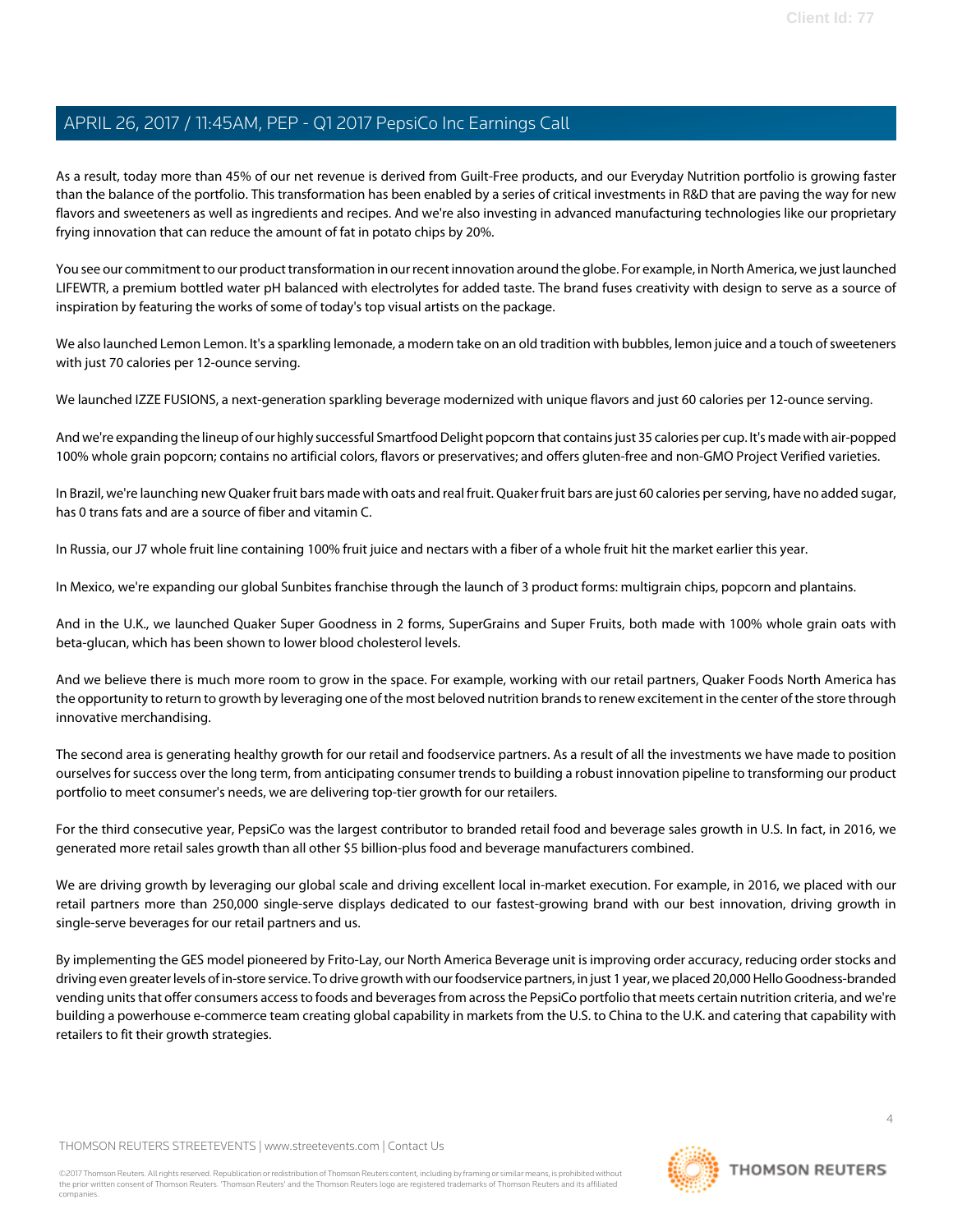Third, we're contributing to a healthier planet while boosting our bottom line. One of the central planks of Performance with Purpose, the vision we set out over a decade ago, has been protecting our planet and conserving natural resources. We continue to advance these efforts in a number of ways including responsible water use, shrinking our carbon footprint across our supply chain and reducing our waste and packaging material, not only because it's the right thing to do, because it's a smart thing to do for business.

I am pleased to report that, globally, approximately 1/3 of our plants have now achieved near 0 waste landfill by reducing, reusing or recycling their waste. And our efforts continue. In January, we activated a wind turbine at our Skelmersdale plant in the U.K., which is now providing 25% of the site's electricity through this renewable energy source. These and many other environmental sustainability initiatives are not only shrinking our environmental footprint, but also substantially reducing our costs and boosting the bottom line.

The fourth area is creating a healthy workplace and culture for our associates. The extraordinary men and women who make up our company are our greatest assets. That's why we're committed to remaining a place that the best and brightest come not only to earn a living, but to build a life by fostering a healthy workplace and culture. So we have undertaken a broad set of initiatives: to build a workforce that's diverse and inclusive, to provide working caregivers the support and flexibility they need to meet their responsibilities at work and homes, to foster learning and to promote more effective ways to work together.

For example, in North American Beverages, we've declared 2017 to be the year of the front line leader and launched front line leader excellence training to our almost 3,000 front line managers with topics covering employee advocacy, time management and career building.

And at Frito-Lay, we are piloting innovative programs to address the continuous need for skilled labor by creating a variety of programs aimed at skill development for our current associates as well as partnerships with local technical schools for development of future talent.

Our workplace and culture are more than the product of corporate policies. They're also a reflection of our values, holding ourselves with the highest standards of excellence, speaking with truth and candor and selling only products we can proudly stand behind.

And the fifth area is promoting healthier communities wherever we operate. Although we're thought of as a global enterprise, we're also members of every local community where we do business. Our associates live there, we make our products there and we often source our own raw materials there. For all of these reasons, we have a stake in the local communities we serve and we work hard to meet our responsibilities to them. And importantly, we contribute to our communities by creating well-paying jobs along with the possibility of long, successful careers.

We're also doing our part to be a good neighbor in other ways. For example, in Chicago, for over a decade, we've been the title partner of the largest high school software tournament in the U.S., the PepsiCo Showdown. In 2017, there are 216 Chicago area high schools and more than 21,500 student athletes involved in the event, which is built around the team, make a difference on and off the field. Relatedly, there is a monthly community service push with the thousands of PepsiCo Showdown student athletes to cultivate leadership for a brighter future.

And throughout Mexico, our entrepreneurship for growth program supports youngsters from vulnerable communities to improve their quality of life through development of soft skills through sport and hard skills through technical education.

So taken together, these steps form a virtuous cycle that's powering our ongoing transformation as a company, enabling us to do well by doing good and positioning us for success not only over the short term, but also over the long term, adding to both the durability and duration of our shareholder value creation.

So net-net, we feel good about the state of our business. We're on track to deliver our full year financial targets, and we are managing our business to build the short term and the long term in a way that delivers healthy, sustainable returns to our shareholders.

With that, let me turn the call over to Hugh Johnston. Hugh?

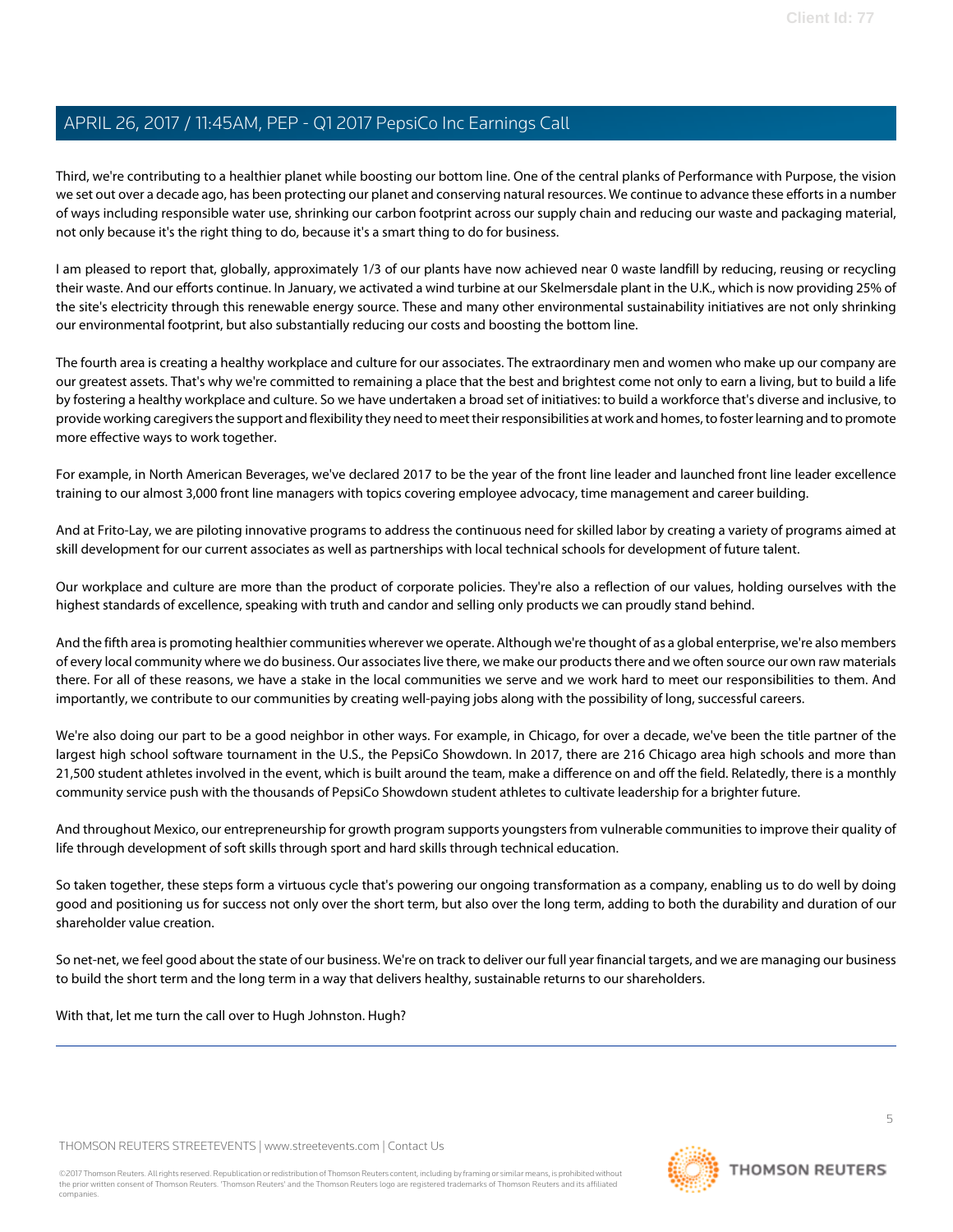## <span id="page-5-0"></span>**Hugh F. Johnston** - Pepsico, Inc. - Vice Chairman, CFO and EVP

Thank you, Indra, and good morning, everyone. Let me start by picking up on Indra's point regarding healthy financial returns. As much as we are proud of the advancement of our agendas with customers, consumers, our associates and communities, we are equally pleased with the financial gains these initiatives have contributed to our shareholders.

Over the past 5 years, we have generated approximately \$40 billion of free cash flow, excluding certain items, and returned \$38 billion to shareholders in the form of dividends and share repurchases. This cash flow has been the result of healthy organic revenue growth, margin expansion, diligent working capital management and disciplined capital allocation including responsible reinvestment in the business to position it to remain strong and generate attractive returns far into the future.

We believe 2017 will add to our track record of balanced earnings growth and strong cash generation for the company and attractive cash returns for our shareholders, which brings me to our outlook for 2017.

As we set out in the release, we continue to expect organic revenue growth of at least 3%, fueled by successful product innovation and strong marketplace execution, but tempered by a cautious macro environment. Foreign exchange is now expected to negatively impact reported revenue by approximately 2 percentage points, which is an improvement of 1 point from our previous guidance based on current market consensus rates. And we continue to expect core earnings of \$5.09 per share, which assumes core constant currency growth of 8%, offset by an expected 3 percentage point drag from foreign exchange translation based on current market consensus rates, which remains unchanged from our previous guidance.

In terms of other key considerations and assumptions embedded in our full year outlook, we continue to expect raw material inflation driven by both an increase in our basket of commodities and additional pressure from transaction ForEx. We continue to expect core operating margin expansion contributed to by our productivity programs. And we continue to expect our core effective tax rate to be approximately 24%.

Turning to cash flow. We expect to continue to generate strong cash flow and to exercise discipline over capital allocation with prudent reinvestment into the business and the majority of our free cash flow, excluding certain items, to be returned to shareholders through dividends and share repurchases.

So for 2017, we continue to expect approximately \$10 billion in cash flow from operations; net capital spending of approximately \$3 billion; approximately \$7 billion in free cash flow excluding certain items; cash dividends of approximately \$4.5 billion, recall that we previously announced a 7% increase in our quarterly dividend to begin with the June payment and this would represent the 45th consecutive year in which we have increased our dividend; and share repurchases of approximately \$2 billion.

Finally, as you update your models, I'd like to highlight the following 3 items as they relate to the second quarter: first, we expect our rate of organic revenue growth to show sequential improvement; second, we expect our core -- our consolidated core operating margin to contract in the quarter due to the timing of business investments in Latin America and AMENA; and finally, we expect foreign exchange translation to be a low single-digit headwind on both reported revenue and EPS based on current market consensus rates.

With that, we're ready to take the first question.

# **QUESTIONS AND ANSWERS**

# **Operator**

(Operator Instructions) Our first question comes from the line of Lauren Lieberman of Barclays.

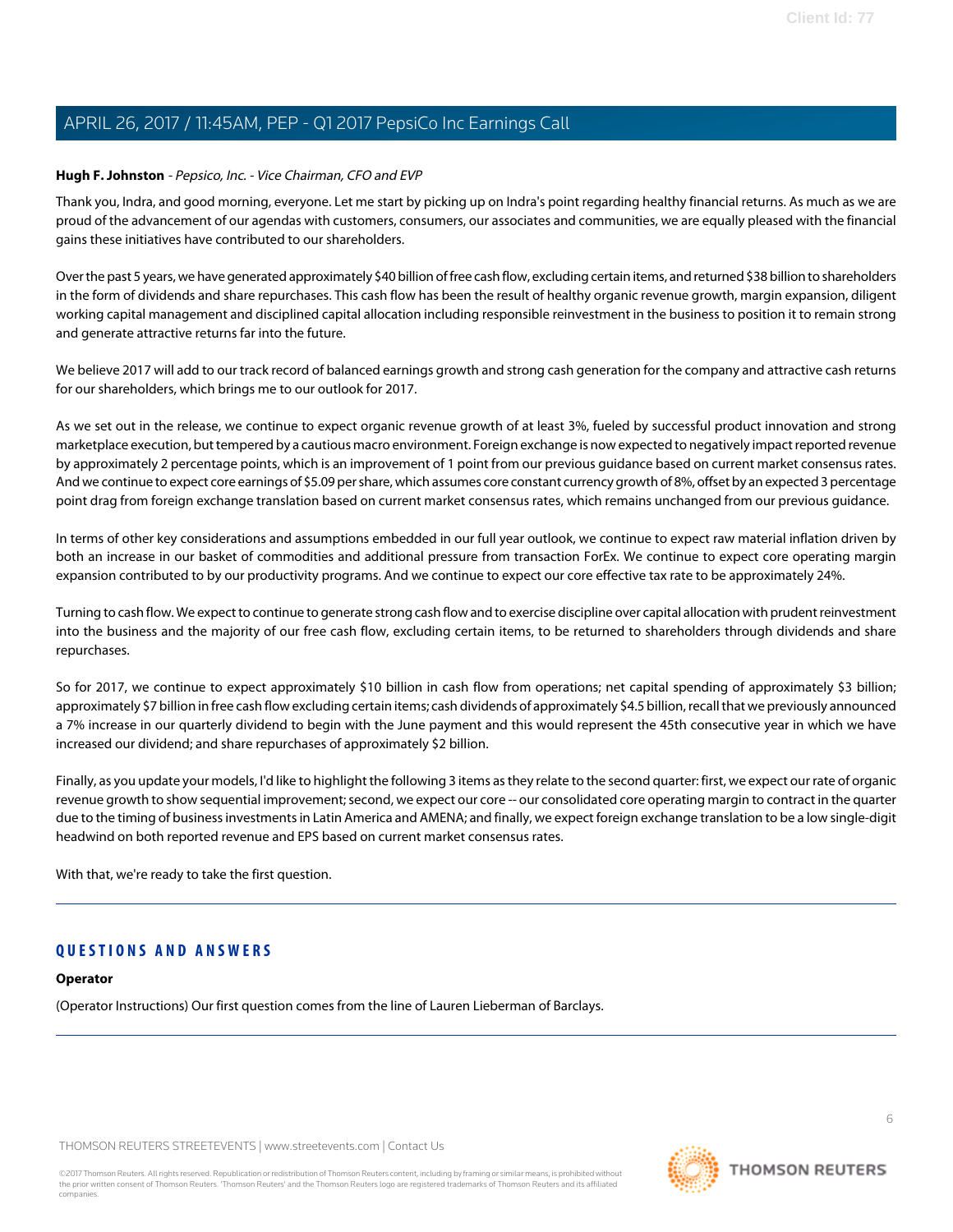## <span id="page-6-1"></span>**Lauren Rae Lieberman** - Barclays PLC, Research Division - MD and Senior Research Analyst

Indra, I found it curious you mentioned you went straight to the tax refunds as sort of being an explanation for some of the weakness we've seen in the U.S. I wondered if you could elaborate a little bit on what you've seen as you kind of come out of the quarter and maybe anything frankly distinctive about your businesses because outside of Quaker, it certainly looks like snacks and beverages were relatively immune to some of the softness we've seen more broadly across CPG.

## **Indra K. Nooyi** - Pepsico, Inc. - Chairman and CEO

Thank you, Lauren. Let me just say that clearly in the first part of the quarter, several things happened. One is the fact that the New Year build-out went to the 53rd week of 2016. And then we had the slowdown because the tax refunds were delayed. By the time we got to the end of the first quarter, the business started to pick up again. So we're not really concerned, it's just a timing issue. I'll just say, globally, our business is looking good, and let me quickly give you a snapshot of what we are seeing globally. Europe was doing very well. It's strong. The return to growth has been impressive. So we're feeling very good about Europe, across all parts of Europe. The Latin American continent outside of Brazil, Argentina and Venezuela is good, but Brazil, Argentina and Venezuela are causes for concern. The Middle East is retooling itself and we have to wait for it to figure out how they're going to come out of the oil price decline. China, the GDP growth is good. Our snacks and nutrition business is doing very well, and our beverage business is slowly recovering. And India is coming out of a bold demonetization now to remonetization, there's good GDP growth and we feel good about our business prospects there, too. And as far as the U.S. is concerned, as we head into the second quarter, we don't have a reason to be worried.

#### **Operator**

<span id="page-6-0"></span>Your next question comes from the line of Ali Dibadj of Bernstein.

# **Ali Dibadj** - Sanford C. Bernstein & Co., LLC., Research Division - SVP and Senior Analyst

So although we've been pretty positive on Pepsi for a while and certainly understand the timing shifts you went through just recently, your volume growth in the developed markets wasn't perhaps as great it could be as well as we expected. And when we talk to investors and ask about the risks to the company, I'm not sure it's all manifested in the quarter or not, but the risk to the company longer term, we kind of talk about 3 things and I'd love your perspective on it: one is Pepsi's business over-indexing to convenience stores in a time when gas prices are up, have you seen any of that impact; two is the company's difficulty, I guess, perhaps inability to capture impulse purchases online as consumers shift to e-commerce; and then three, is that health and wellness ever really impacts snacks like it does the rest of packaged foods. And have you seen any of those things manifested in the quarter? Or do you think it's all timing? And I guess, also are those perhaps legitimate concerns more broadly going forward.

#### **Indra K. Nooyi** - Pepsico, Inc. - Chairman and CEO

Ali, those are all very good questions, but every one of these concerns can also be reframed as an opportunity and that's really what we do because Pepsi's business, PepsiCo's business is overdeveloped in c-stores, we look at expanding in grocery and other channels, whether it's foodservice or vending as a bigger opportunity, and then we look to see how we can leverage our DSD system to grow our business into new categories in c-stores and that's what has made us more valuable partners to convenience store retailers. And in terms of difficulty with impulse on online, we've built a very good e-commerce business. It's growing at impressive rates, I don't want to discuss those rates, but it's growing at impressive rates. And clearly, our challenge is to create impulse online, and we are working on tools with all of our partners to make our categories look like impulse categories online. It's a work in process, but I must tell you that our growth rates are quite impressive. And in terms of health and wellness and impacting the snacks business, look, snacks are a simple pleasures of life. What we're doing is making our snacks more permissible: we're reducing the saturated fat levels, we removed trans fat, we're reducing the sodium levels. If you're going to eat a snack, eat a PepsiCo snack and there's nothing wrong with eating a snack that's guilt-free. So our goal is to offer you a range of options from sort of Fun-for-You products to Guilt-Free products, which include Everyday Nutrition both in a snacking form and in a food-like form. And at this point, we're singularly focused on growing

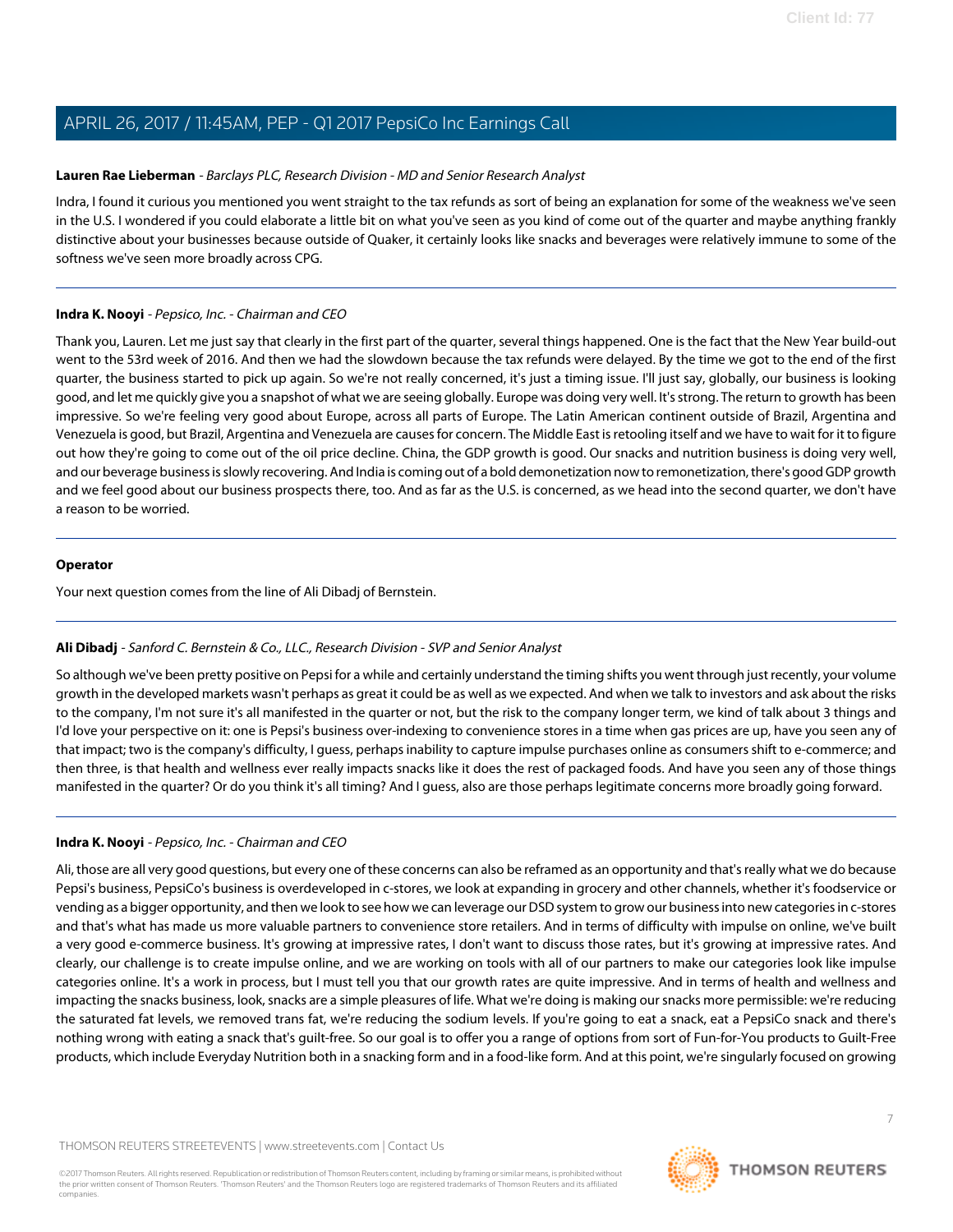the core, expanding it out of the core, but making sure across-the-board we make them a lot more permissible, and it looks like that strategy is working at this point.

#### **Operator**

<span id="page-7-0"></span>Your next question comes from the line of Bryan Spillane of Bank of America.

## **Bryan Douglass Spillane** - BofA Merrill Lynch, Research Division - MD of Equity Research

Just a quick question on working capital. Hugh, it looked like it was a use of cash in the quarter. So can you just give us a little more color on that in terms of just the phasing, I guess, of cash flow for the year.

## **Hugh F. Johnston** - Pepsico, Inc. - Vice Chairman, CFO and EVP

Yes, Bryan, happy to. We typically are a user of working capital in the first quarter. If you go back, I think you'll see in most years we have generally had a couple of hundred million dollar use of working capital. So same here. What are the drivers? Biggest one is we're starting to build inventory as we get into the hotter season. So not atypical in any regard. I think you'll see a pattern that is very, very consistent with what you've seen historically.

## **Operator**

<span id="page-7-1"></span>Your next question comes from the line of Dara Mohsenian of Morgan Stanley.

# **Dara Warren Mohsenian** - Morgan Stanley, Research Division - MD

So Hugh, gross margins compressed year-over-year for the second straight quarter, that's a rarity for you guys. Obviously, you'd highlighted it previously, but I was hoping you could discuss your expectation in the balance of year on gross margins and also give us more detail on what drove the compression in Q1, particularly in terms of the balance between pricing realization versus commodity pressure and the commodity outlook in the balance of the year.

# **Hugh F. Johnston** - Pepsico, Inc. - Vice Chairman, CFO and EVP

Yes, happy to, Dara. As you know, we saw some late-in-the-year commodity inflation after a number of quarters of commodity deflation. When I say late in the year, I'm talking about late in the year 2016. That continued into 2017 and we expect that to continue as we've shared before over the course of the year. As you know, our intent is generally to price through commodity inflation. In developed markets, we generally price through 100%. In developing and emerging markets that have particularly higher rates of inflation, we tended to price through between 2/3 and 3/4 right away and then basically manage the rest of the P&L through productivity. What you saw this quarter more than anything else was our pricing in AMENA, in particular, was relatively light. A couple of markets driving that, the biggest one is Egypt where we've seen particularly high inflation driven by ForEx. And our pricing is in place such that over the course of the full year, we should see margin appreciation, but in the first half of the year, we will likely see margin compression. So you'll likely see one more quarter of that and then you'll see margin appreciation in the back half of the year. That is going to be driven more than anything by the fact that in the developing and emerging markets we'll be taking more pricing to cover the commodity inflation. We do like to balance that out. As you know, we don't like to sticker shock the consumers in those markets because we want to keep them in the category. So a phased approach to pricing when we see high inflation we found generally works best for long-term value creation.

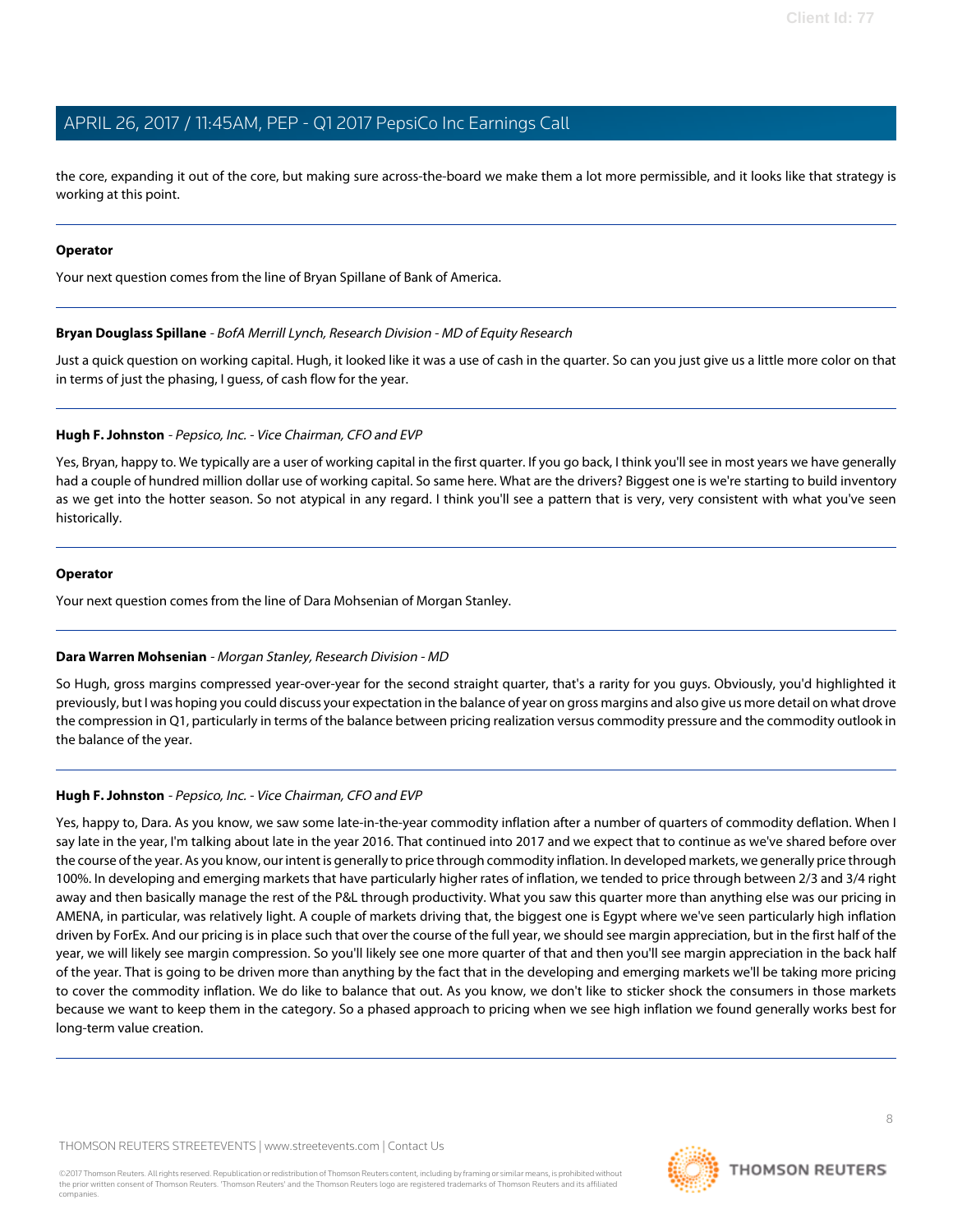#### **Operator**

Your next question comes from the line of Judy Hong of Goldman Sachs.

### <span id="page-8-1"></span>**Eunjoo Hong** - Goldman Sachs Group Inc., Research Division - MD, Co-Head of the GIR Asian Professionals Network, and Senior Analyst

So I wanted to delve a little bit more into the Frito-Lay performance in the first quarter. Obviously, it was much more of a price/mix-driven quarter with pretty healthy price/mix and volume down. So can you just talk about the acceleration in price/mix specifically and what's sort of driving that? And then with Kellogg transitioning out of the DSD system, have you started to see any positive impact on your business? And then, Hugh, just in terms of the currency impact in EBIT or EPS, that actually didn't change even though revenue numbers came up a little bit. So just -- is it just more of a rounding situation there?

# **Hugh F. Johnston** - Pepsico, Inc. - Vice Chairman, CFO and EVP

Yes, I'll answer the third question first, Judy. It was rounding. So the revenue tipped towards 2% but earnings stayed at 3%, but they both improved directionally, just one tipped over into 2% and the other stayed at 3%. Regarding the Frito-Lay business, 2 big numbers to point to that I think will cover the volume and also cover the pricing question that you're asking. The 2 big factors regarding why volume was down in the quarter, and both our temporary in that regard, number one was the New Year's build. As Indra pointed out in her opening, New Year's fell into the 53rd week. In the previous year, it fell into quarter 1 of the year. That cost us about 1.3 points on volume for the quarter. The second was some of the challenges that we had in the Sabra business due to some product challenges, which were now through and have largely solved. That cost us about 0.6 point on volume for the quarter. Now one of the things to keep in mind is we don't get revenue credit for Sabra because it's a 50-50 JV. We get obviously volume credit and we get profit credit. By virtue of that 0.6 point coming out of volume, but not having an impact on revenue, it probably made it appear that there was more pricing than there is. Net, I think we've got our Frito-Lay pricing in the right place for the year, and as you see the Sabra volume start to come back, you should see improved volume performance. Obviously, we'll be out of the Easter as well as the New Year's overlap and the volume will certainly come back because of that. Those were temporary factors.

#### **Indra K. Nooyi** - Pepsico, Inc. - Chairman and CEO

And we're already seeing the volume come back.

# **Hugh F. Johnston** - Pepsico, Inc. - Vice Chairman, CFO and EVP

Absolutely. The extra rate on the quarter is certainly solid.

#### <span id="page-8-0"></span>**Operator**

Your next question comes from the line of Andrea Teixeira of JPMorgan.

**Andrea F. Teixeira** - JP Morgan Chase & Co, Research Division - Senior Latin American Retail and Healthcare Analyst

Just following up on the gross margin that I had asked. From what I understood, it's like obviously a lot of impacts on the international side. But looking into U.S. and Frito-Lay and all -- and the beverage business as well, what could we expect in terms of like should we expect more of a smoother quarters at the balance of the year? Appreciate that.

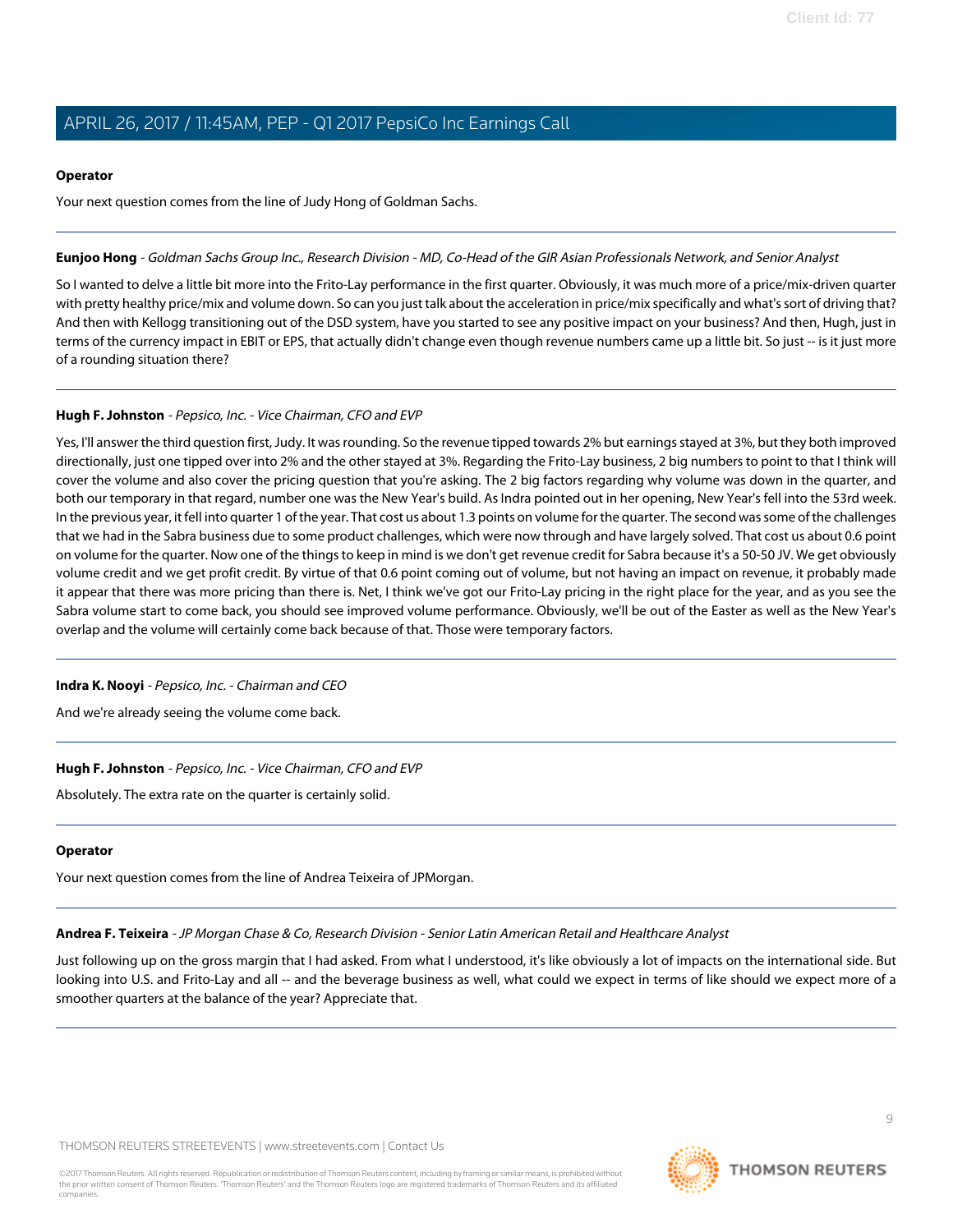## **Hugh F. Johnston** - Pepsico, Inc. - Vice Chairman, CFO and EVP

Yes, happy to. So for beverages, you saw 1% revenue and 3% operating profit growth, I think you will see that strengthen slightly. And then for Frito, you saw 2% revenue and 4% operating profit growth. Again, I think you should expect to see that strengthen slightly as we get into the balance of the year. Quaker, we certainly expect to see a bit of improved performance. So I think you'll see all the numbers lift a little bit as we get out of the first quarter and into the balance of the year.

#### **Operator**

<span id="page-9-0"></span>Our next question comes from the line of Steve Powers of UBS.

#### **Stephen Robert R. Powers** - UBS Investment Bank, Research Division - Executive Director and Equity Research Analyst

So picking up on the pricing theme, it was again a pretty large driver of growth organically in Latin America this quarter, and maybe just talk a little bit more about how that played out snacks versus beverages. But more importantly, looking ahead, do you see that current pricing trend is sustainable just given some of the comments made by your competitor yesterday at least with respect to Brazil as well as the currency reversals we begun to see since the start of the year. I guess, a similar question might relate to Russia and Eastern Europe as well.

#### **Hugh F. Johnston** - Pepsico, Inc. - Vice Chairman, CFO and EVP

Yes, I'm happy to handle that one, Steve. We do expect to continue to see solid pricing down in Latin America. A couple of things to think about in that regard. Our beverage business in Latin America or in Brazil is relatively small, so we are somewhat insulated from some of the commentary that they made. In addition to that, our biggest business in Latin America is Mexico where we continue to see very strong performance both from the beverage business and particularly in our very large snack food business. And then last, but not least, obviously, Argentina has very high rates of inflation. That does create a significant pricing benefit in our overall numbers. So I do think we'll continue to see somewhat similar results to the degree that the pricing trends need to moderate because of certain countries. I think you'll see, as you saw last year, improved volume performance. That's been our history in Latin America. As the pricing comes down from what are visually high single-digit types of numbers, our volume does tend to pick up. So I'm comfortable with the trends. You may see a bit more balance between volume and pricing is all.

#### **Operator**

Your next question comes...

#### **Hugh F. Johnston** - Pepsico, Inc. - Vice Chairman, CFO and EVP

Sorry. The last question was regarding Russia. Again, I think same answer there. You'll probably see less pricing. The pricing was very ForEx-driven anyway. So to the degree that the Russian consumer economy continues to strengthen and as ForEx has less of an impact, I think you'll see us take less pricing, but you'll see stronger volume. So you probably get a fairly similar revenue result.

#### **Operator**

Your next question comes from the line of Laurent Grandet of Crédit Suisse.

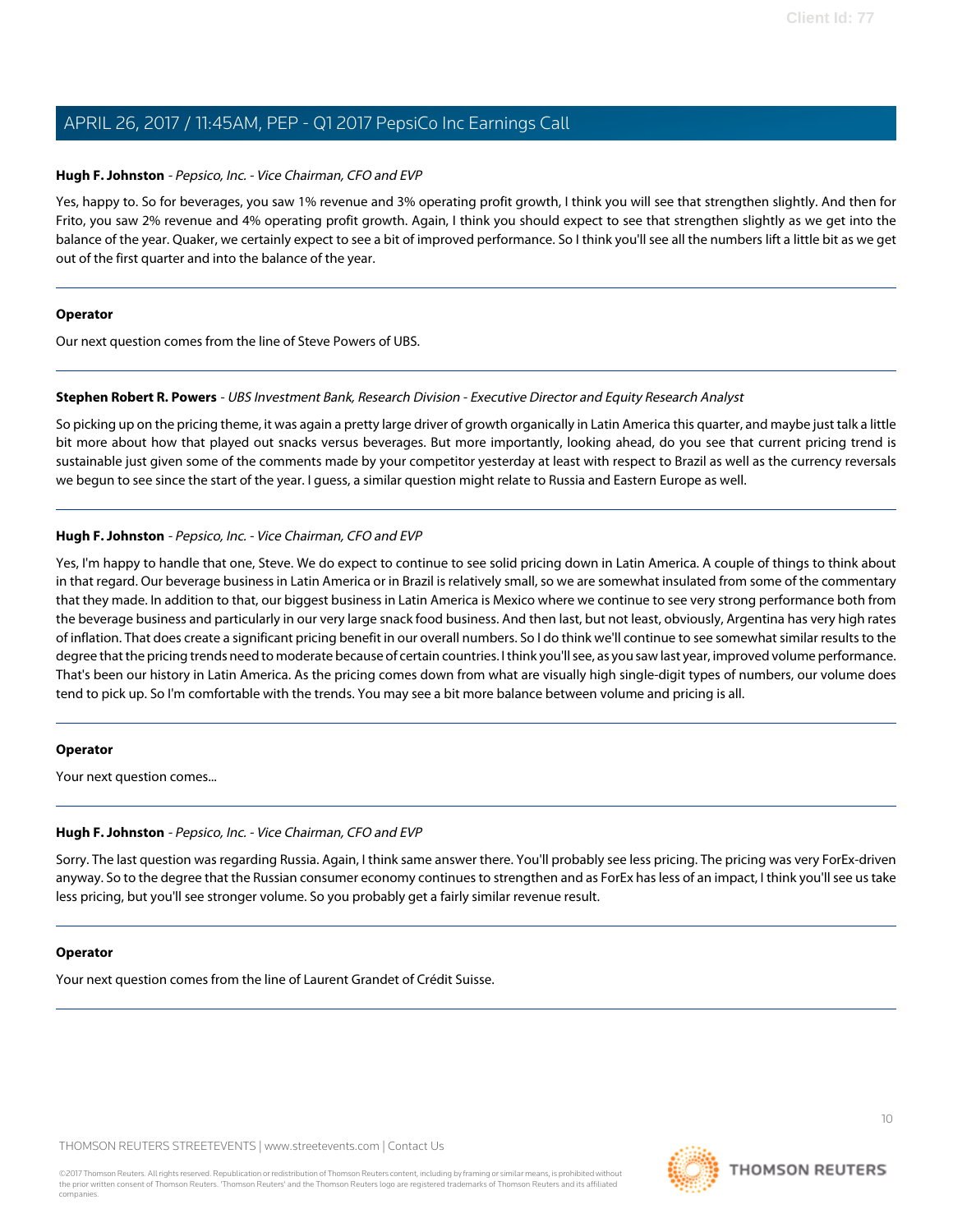## <span id="page-10-0"></span>**Laurent D. Grandet** - Crédit Suisse AG, Research Division - United States Beverages Lead Analyst

A question about Quaker. I mean, despite Quaker being one of the [ LTFs ] in whole PepsiCo brands, it seems the top line has been soft for quite some time now including this quarter. At the same time, operating margin have reached a new high with 27.4% in the quarter. So could you please give us more color on this business segments? And is this first quarter kind of a reflection of what we should see for the entire year?

## **Indra K. Nooyi** - Pepsico, Inc. - Chairman and CEO

Great question, Laurent. I'd say the Quaker business internationally, outside the United States, is doing very well: solid growth, we're entering new markets, it's doing very, very well. In the U.S., the Quaker North America number that you see includes the Quaker hot cereal, which is where the Quaker brand is housed, and then all of the other businesses that go within Quaker North America including Rice-A-Roni, Pasta Roni, Aunt Jemima, there's a whole bunch of other businesses, ready-to-eat cereals, 1/3 of the business is the Quaker hot cereals. And the Quaker hot cereal's business I'd say over the past few years has been flat to very slightly down. And the only reason why the overall portfolio looks negative is because its center store business in grocery stores and the overall center store category is down high single digits, sometimes even low double digits in some quarters. And so while we are outperforming the center store categories handsomely, I think our next challenge is how do we leverage our relationships with retailers to reinvent center store, and that's a conversation we've been having with some of the retailers to say how can we help you rethink the center store so that we can bring growth back to that category? And we need to do that in order to bring interest back to that whole cereal aisle and therefore Quaker. By itself, Quaker remains a much loved brand and it's profitable, and our hope is that with the rejuvenation of center store, our categories grow, too.

#### **Operator**

<span id="page-10-1"></span>Your next question comes from the line of Vivien Azer of Cowen.

#### **Vivien Nicole Azer** - Cowen and Company, LLC, Research Division - MD and Senior Research Analyst

So Indra, the commentary in terms of category trends in North America exiting the quarter is certainly encouraging, but given how much pricing you saw this quarter and how reliant the business has been on pricing for some time now in particular, in Frito, can you talk about the evolution of price elasticity in your categories and whether you're seeing any shift there given some of the nearer-term consumer softness?

# **Indra K. Nooyi** - Pepsico, Inc. - Chairman and CEO

Yes, I need to talk about elasticity on a category basis. It's too general, Vivien. I think we look at elasticity sub-segment by sub-segment. And all the pricing we put in place in the U.S. is very carefully looking at the elasticity curves, and we look to see what kind of pricing the consumer can adopt, what kind of volume impact it will have and what can we sustain as a portfolio. And I think that what you're seeing right now is pricing that was sensible for the first quarter. And as the year goes on, I mean, look, we put the pricing in place in Q1, or in fact, I'd say Q4 we start putting the pricing in place and that's sticking through the year. So -- and we modify it as we go along if we believe that we need to change our promotional calendar to accommodate the consumer trends. I don't know, Hugh, if you want to add anything.

# **Hugh F. Johnston** - Pepsico, Inc. - Vice Chairman, CFO and EVP

Yes, I completely agree with that. And in addition to that, if you look at our pricing in North America, macro top level, it's generally behind the 2s. It's kind of in the low 2% range, and given commodity inflation, is low single digits. I think that's sustainable pricing. Now the Frito pricing appears a little bit larger than that because of the Sabra conversation that we had earlier, but -- because we were hit on volume and obviously it doesn't have an impact on us on revenue. But as that normalizes, I think you'll see Frito pricing in the 2s. I think you will see beverage pricing in the 2s, and Quaker pricing in the 2s and I think that's a reasonable place for us to be for the long term. I think that's very consistent with what those businesses can sustain in a modest inflationary environment.

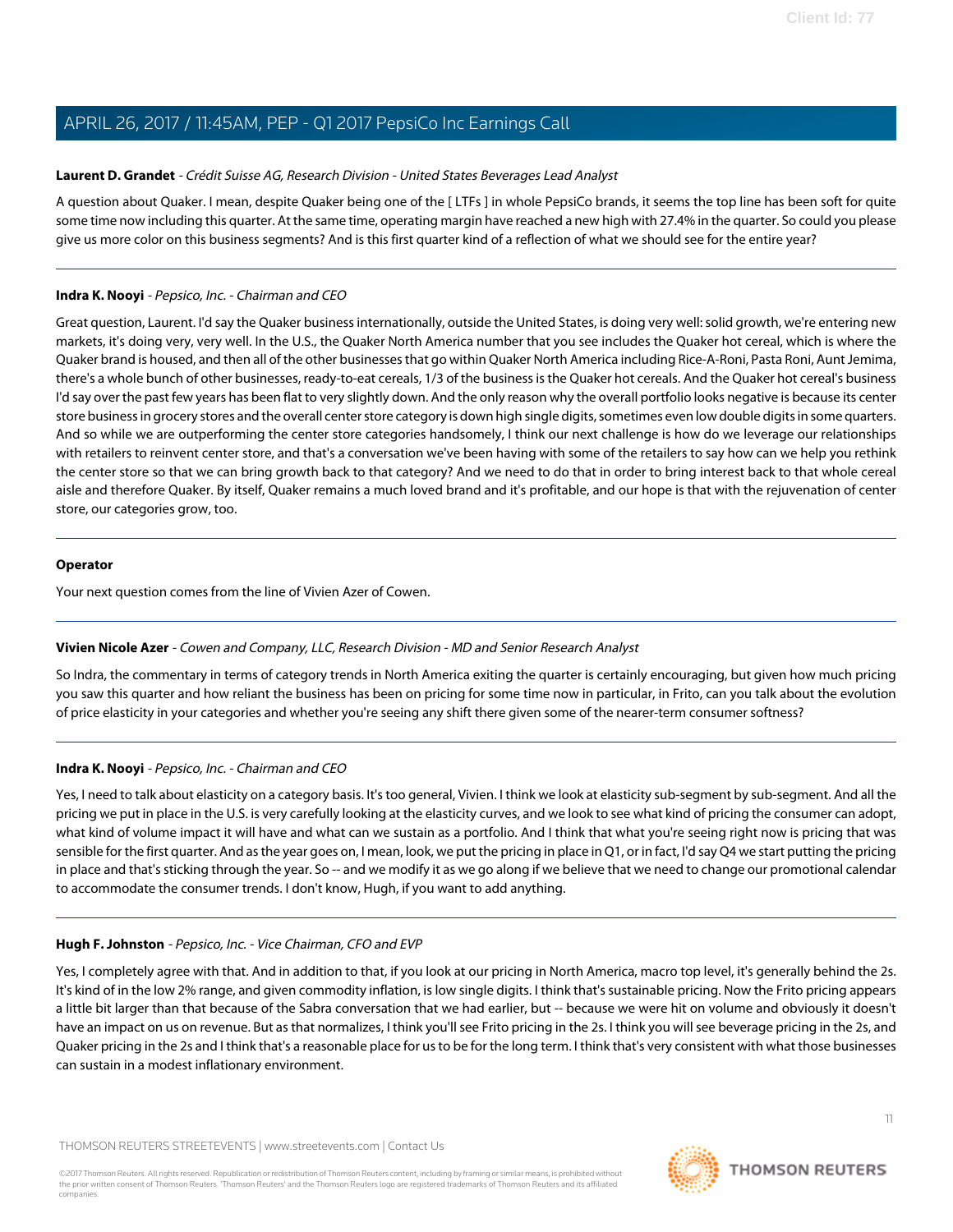#### **Operator**

<span id="page-11-1"></span>Your next question comes from the line of Robert Ottenstein of Evercore ISI.

**Robert Edward Ottenstein** - Evercore ISI, Research Division - Senior MD, Head of Global Beverages Research and Fundamental Research Analyst

Great. You identified a number of factors that made the first quarter challenging. One of the things that you didn't mention, I was just wondering if you had any thoughts and observations, was did you see any kind of weakness in consumer confidence impacting your results post the election in the Hispanic American community? And overall in terms of the U.S. business, did you see the tone of business trying to correct for Easter improve?

#### **Indra K. Nooyi** - Pepsico, Inc. - Chairman and CEO

No, no change in tone of business and I think consumer confidence continues to remain as positive as we've seen it.

#### **Operator**

<span id="page-11-0"></span>Your next question comes from the line of Kevin Grundy of Jefferies.

#### **Kevin Michael Grundy** - Jefferies LLC, Research Division - SVP and Equity Analyst

Indra, a question for you, if I may, on soda taxes. Naturally, it seemed to be increasing focus, law passed in Philadelphia, which received a lot of attention and has had a pretty profound impact on entry volumes, and now we have the vote upcoming in Santa Fe and then there's reports there they have a rather well-known advocate behind such taxes, putting money into that market behind the effort. So Indra, hoping to get your updated thoughts there on risk to your business and to the industry and maybe even some historical context for how you view this risk now relative to recent years.

#### **Indra K. Nooyi** - Pepsico, Inc. - Chairman and CEO

Thanks, Kevin. Look, at the end of the day, we oppose beverage taxes that are regressive and unfairly target one category or industry. I think, unfortunately, today's beverage taxes are more revenue generation-focused rather than health-focused. But whatever the reason be, from our perspective, we are working on 2 things: one, making our portfolio deliver products that are lower in sugar and a lot of 0 sugar products and beverages with positive nutrition. So that's one part of our strategy, and we've been working on that for 10 years. The second part of our strategy, making sure we bolster the rest of the portfolio outside of beverages. So when taxes do come in, we can cushion the effect through managing the portfolio in a more intelligent way and that's been our strategy over the last decade because we anticipated some of these trends early on, and we started to retool the company for that. So at this point, let me just say that our strategy is crystal-clear and we feel comfortable as to where we're headed.

So let me just close by thanking you all for your questions. To summarize, we will continue to manage everything within our control to deliver attractive results in the short term as we continue to position the business for long-term success. Thank you all for joining us this morning, and more importantly, thank you for the confidence you've placed in us with your investments. Thank you.

#### **Operator**

Thank you. That does conclude today's PepsiCo's First Quarter 2017 Earnings Conference Call. You may now disconnect.